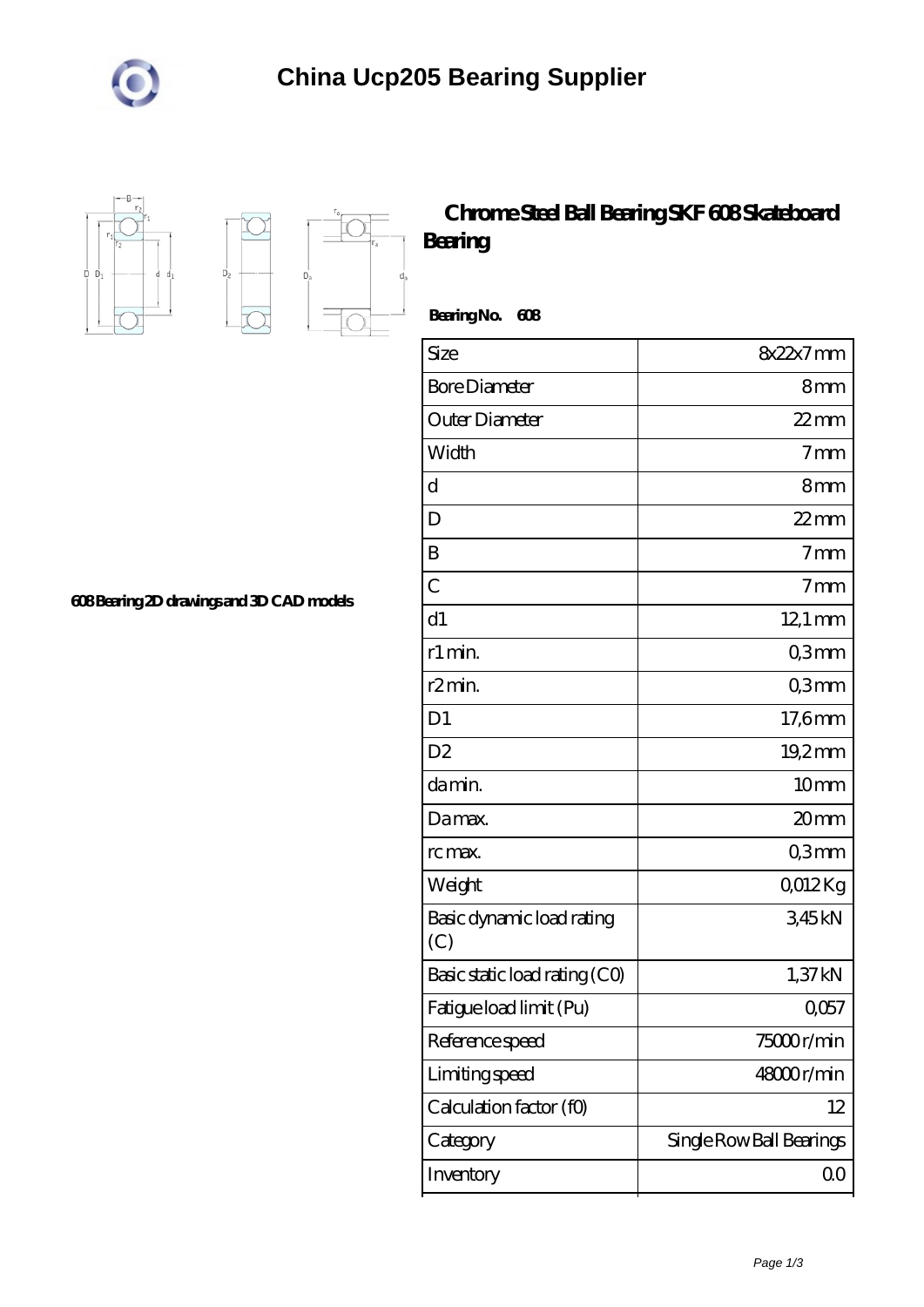

## **[China Ucp205 Bearing Supplier](https://m.megliogratis.com)**

| Manufacturer Name                  | <b>SKF</b>                                                                                                                                                                          |
|------------------------------------|-------------------------------------------------------------------------------------------------------------------------------------------------------------------------------------|
| Minimum Buy Quantity               | N/A                                                                                                                                                                                 |
| Weight /Kilogram                   | Q014                                                                                                                                                                                |
| Product Group                      | <b>BOO308</b>                                                                                                                                                                       |
| Enclosure                          | Open                                                                                                                                                                                |
| Precision Class                    | ABEC 1   ISO PO                                                                                                                                                                     |
| Maximum Capacity / Filling<br>Slot | N <sub>O</sub>                                                                                                                                                                      |
| Rolling Element                    | <b>Ball Bearing</b>                                                                                                                                                                 |
| Snap Ring                          | No                                                                                                                                                                                  |
| <b>Internal Special Features</b>   | No                                                                                                                                                                                  |
| Cage Material                      | Steel                                                                                                                                                                               |
| Internal Clearance                 | CO-Medium                                                                                                                                                                           |
| Inch - Metric                      | Metric                                                                                                                                                                              |
| Long Description                   | <b>8MM Bore: 22MM Outside</b><br>Diameter; 7MM Outer Race<br>Diameter; Open; Ball<br>Bearing, ABEC 1   ISO PO,<br>No Filling Slot; No Snap<br>Ring, No Internal Special<br>Features |
| Category                           | Single Row Ball Bearing                                                                                                                                                             |
| <b>UNSPSC</b>                      | 31171504                                                                                                                                                                            |
| Harmonized Tariff Code             | 8482.105068                                                                                                                                                                         |
| Noun                               | Bearing                                                                                                                                                                             |
| Keyword String                     | Ball                                                                                                                                                                                |
| Manufacturer URL                   | http://www.skf.com                                                                                                                                                                  |
| Manufacturer Item Number           | 608                                                                                                                                                                                 |
| Weight/LBS                         | 008                                                                                                                                                                                 |
| Bore                               | 0.315 Inch   8 Millimeter                                                                                                                                                           |
| Outer Race Width                   | 0.276Inch   7 Millimeter                                                                                                                                                            |
| Outside Diameter                   | 0866Inch   22 Millimeter                                                                                                                                                            |
| bore diameter:                     | 8mm                                                                                                                                                                                 |
| static load capacity.              | 1.37kN                                                                                                                                                                              |
|                                    |                                                                                                                                                                                     |